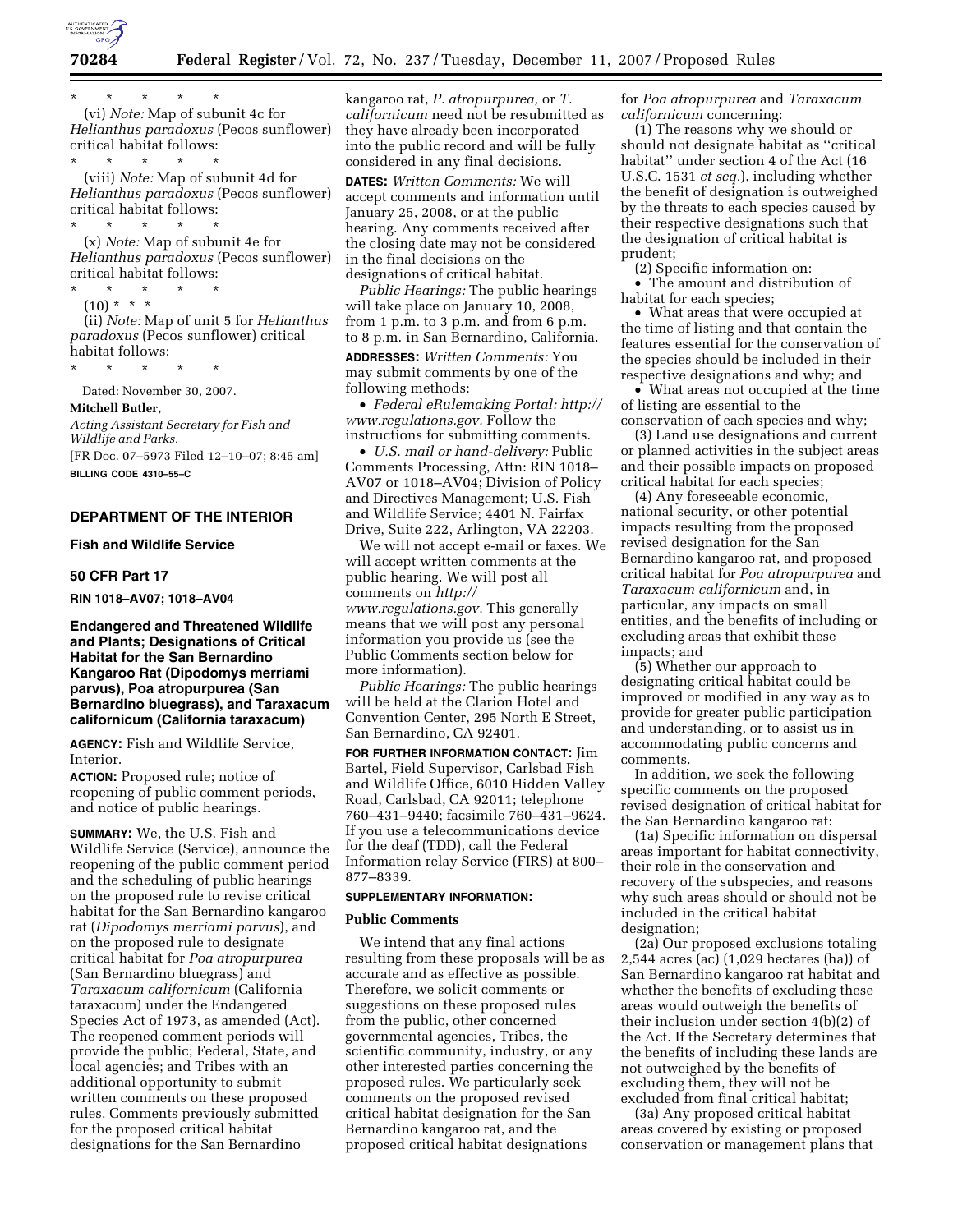we should consider for exclusion from the final designation under section 4(b)(2) of the Act. We specifically request information on any operative or draft habitat conservation plans for the San Bernardino kangaroo rat that have been prepared under section 10(a)(1)(B) of the Act, as well as any other management or conservation plan or agreement that benefits the kangaroo rat or its primary constituent elements; and

(4a) Specific information regarding the current status of plan implementation for the following management plans: the Woolly-Star Preserve Area Management Plans; the Former Norton Air Force Base Conservation Management Plan; the Cajon Creek Habitat Conservation Management Area, Habitat Enhancement and Management Plan; and Western Riverside Multiple Species Conservation Plan.

We also seek the following specific comments on the proposed critical habitat designations for *Poa atropurpurea* and *Taraxacum californicum*:

(1b) Any proposed critical habitat areas covered by conservation or management plans that we should consider for exclusion from the designation under section 4(b)(2) of the Act. We specifically request information on any operative or draft habitat conservation plans that include *Poa atropurpurea* or *Taraxacum californicum* as covered species that have been prepared under section  $10(a)(1)(B)$  of the Act, or any other management or other conservation plan or agreement that benefits either plant or its primary constituent elements; and

(2b) Land use designations and current or planned activities in the subject areas and their possible impacts on proposed critical habitat.

You may submit your comments and materials concerning the proposed rules by one of the methods listed in the **ADDRESSES** section. We will not accept comments you send by e-mail or fax. We will accept written comments at the public hearing. Please note that we may not consider comments we receive after the date specified in the **DATES** section in our final determination.

Before including your address, phone number, e-mail address, or other personal identifying information in your comment, you should be aware that we will post your entire comment including your personal identifying information—on *http:// www.regulations.gov*. While you can ask us in your comment to withhold your personal identifying information from public review, we cannot guarantee that we will be able to do so.

Comments and materials we receive, as well as supporting documentation we used in preparing the proposed rules, will be available for public inspection on *http://www.regulations.gov*, or by appointment, during normal business hours, at the U.S. Fish and Wildlife Service, Carlsbad Fish and Wildlife Office, 6010 Hidden Valley Road, Carlsbad, CA 92011; telephone 760– 431–9440; facsimile 760–431–9624.

Comments and information submitted during the initial comment periods on the proposed rules need not be resubmitted as they will be incorporated into the public records as part of those comment periods and will be fully considered in preparation of the final rules.

#### **Background**

On June 19, 2007, we published a proposed rule in the **Federal Register**  (72 FR 33808) to revise critical habitat for the San Bernardino kangaroo rat. Currently, 33,295 ac (13,485 ha) are designated as critical habitat for the San Bernardino kangaroo rat in San Bernardino and Riverside counties, California. Under the proposal, approximately 9,079 ac (3,674 ha) of land located in San Bernardino and Riverside counties, California, would fall within the boundaries of the revised critical habitat designation. Further, of the 9,079 ac (3,674 ha) of revised critical habitat, we are proposing to exclude 2,544 ac (1,029 ha) of land from the revised final designation under section 4(b)(2) of the Act (see the Exclusions Under Section 4(b)(2) of the Act section of the June 19, 2007, revised proposed rule [72 FR 33808] for a detailed discussion of this proposed exclusion).

On August 7, 2007, we published a proposed rule in the **Federal Register**  (72 FR 44232) to designate critical habitat for *Poa atropurpurea* and *Taraxacum californicum*. We propose approximately 3,014 ac (1,221 ha) of land in San Bernardino and San Diego Counties, California, as critical habitat for P. atropurpurea, and approximately 1,930 ac (782 ha) of land in San Bernardino County, California, as critical habitat for T. californicum.

Economic analyses identifying estimated impacts associated with the proposed critical habitat designations for the San Bernardino kangaroo rat, *Poa atropurpurea*, and *Taraxacum californicum* are still in development. When these analyses are completed, we will provide a separate notice informing the public of their availability and providing an opportunity for public comment.

Critical habitat is defined in section 3 of the Act as:

(i) The specific areas within the geographical area occupied by the species, at the time of listing in accordance with the Act, on which are found those physical or biological features (1) essential to the conservation of the species and (2) which may require special management considerations or protection; and

(ii) Specific areas outside the geographical area occupied by the species at the time of listing if the Secretary determines that those areas are essential for the conservation of the species.

For each species, if the proposed critical habitat designation is finalized, section 7(a)(2) of the Act would require that Federal agencies ensure that actions they fund, authorize, or carry out are not likely to jeopardize the continued existence of the species or result in the destruction or adverse modification of critical habitat.

Section 4(b)(2) of the Act requires that we designate or revise critical habitat on the basis of the best scientific and commercial data available, after taking into consideration economic, national security, and any other relevant impacts of specifying any particular area as critical habitat.

#### **Public Hearings**

Section 4(b)(5)(E) of the Act requires a public hearing be held if any person requests it within 45 days of the publication of a proposed rule. In response to requests from the public, the Service will conduct public hearings for these two critical habitat proposals on the date and at the address and times identified in the **DATES** and **ADDRESSES** sections above.

Persons wishing to make an oral statement for the record are encouraged to provide a written copy of their statement and present it to us at the hearing. In the event there is a large attendance, the time allotted for oral statements may be limited. Oral and written statements receive equal consideration. There are no limits on the length of written comments submitted to us. If you have any questions concerning the public hearing, please contact the Carlsbad Fish and Wildlife Office (see **FOR FURTHER INFORMATION CONTACT**).

Persons needing reasonable accommodations in order to attend and participate in the public hearings should contact Dixie Ward, Carlsbad Fish and Wildlife Office, at 760–431– 9440 as soon as possible. In order to allow sufficient time to process requests, please call no later than one week before the hearing date. Information regarding this notice is